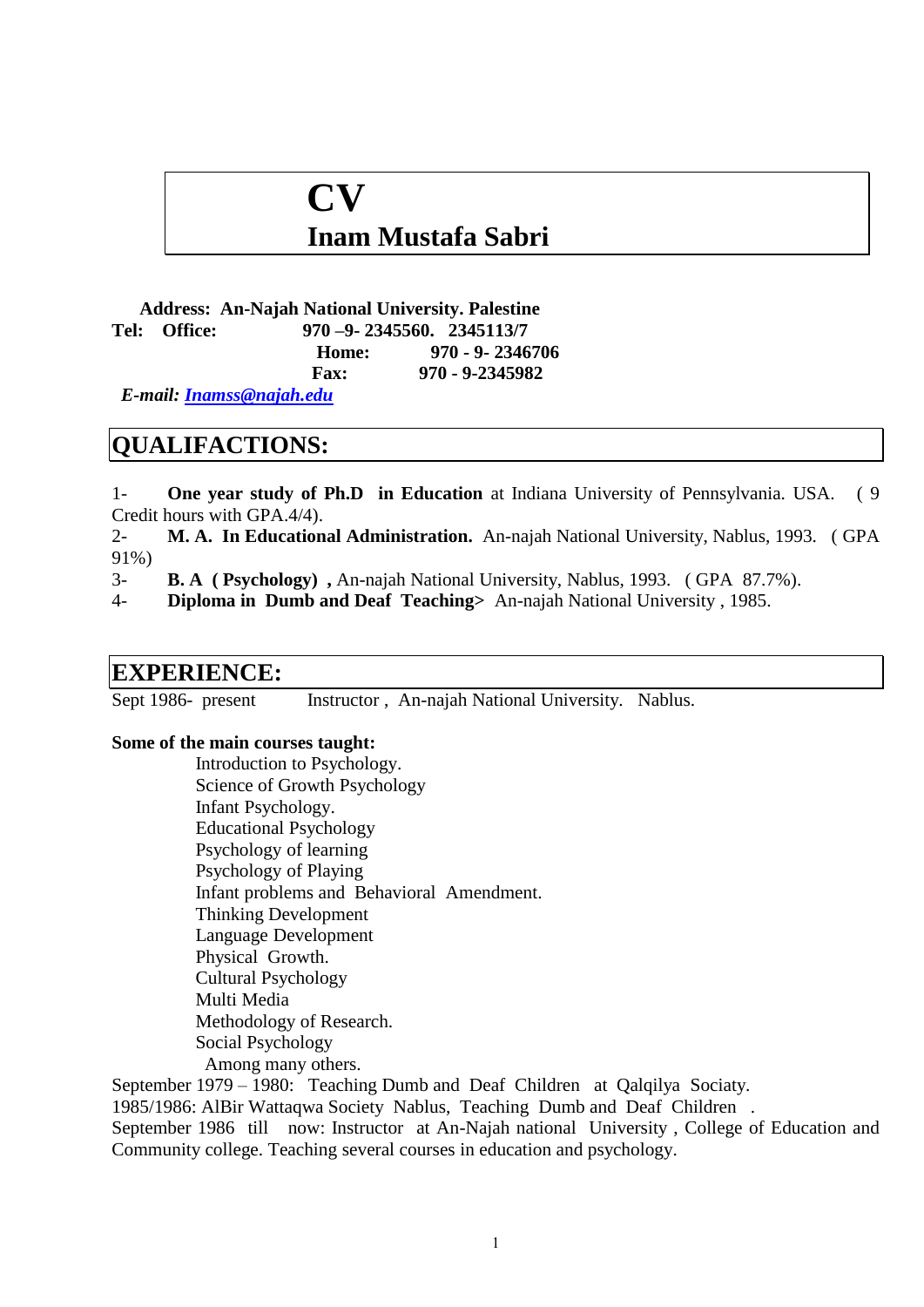Research Activities:

- 1. Teaching at the University level during the Palestinian Uprising 1987-1993. Unpublished research project submitted to the University of Indiana/ Pennsylvania College of Education for Higher studies. 1995 in English.
- 2. The preliminary Education at the Governmental schools in Indiana / Pennsylvania. Unpublished research project submitted to the University of Indiana/ Pennsylvania College of Education for Higher studies. 1995 in English.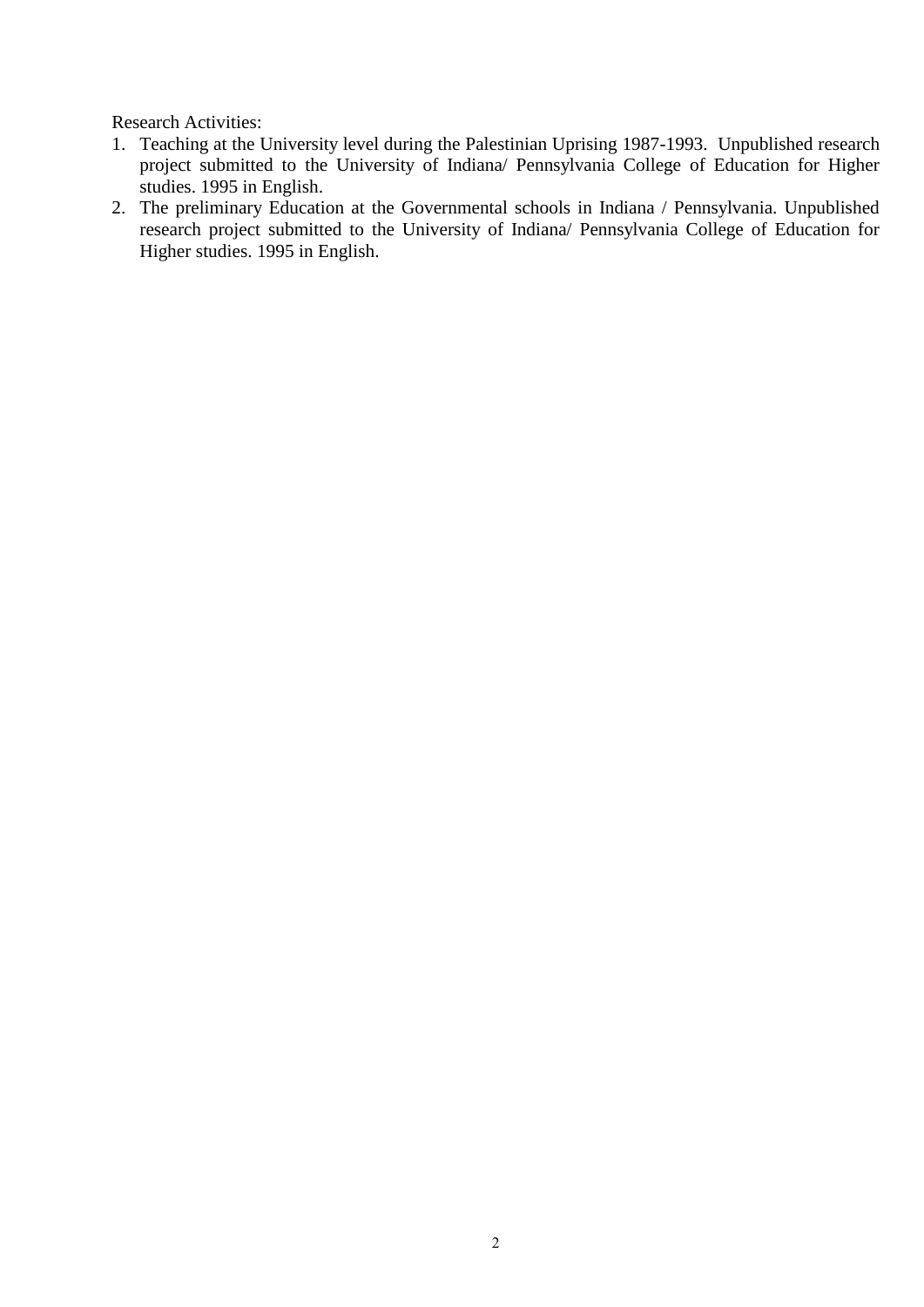السرية الذاتية

إنعام مصطفى صربي

العنوان: جامعة النجاح الوطنية نابلس. احلالة االجتماعية: متزوجة ويل بنتان.

 تليفون العمل: 2311113-7 9 0972 تليفون املنزل: 902340290 فاكس: 2387982 9 0972 Email: [Inamss@najah.edu](mailto:Inamss@najah.edu) املؤهالت العلمية: . ماجستير في الإدارة التربوية جامعة النجاح الوطنية نابلس 1993 بامتياز ( معدل 91%). .2 بكالوريوس علم النفس جامعة النجاح الوطنية نابلس 1011 بتقدير جيد جدا ومعدل %1272 . دراسة 9 ساعات معتمدة في برنامج الدكتوراة في التربية جامعة انديانا بنسلفانيا الولايات المتحدة الأمريكية. 1001/1004 مبعدل امتياز 4./4 . دراسة 60 ساعة معتمدة في مجال تدريس الصم والبكم جامعة النجاح الوطنية 1985.

اخلربات العملية: .1 من 1010 وحىت اآلن مدرسة لعلم النفس والرتبية يف جامعة النجاح الوطنية كلية العلوم الرتبوية. .2 1019/1020 مجعية املرابطات اخلريية قلقيلية تدريس أطفال الصم والبكم. .3 1010/1011 مجعية الرب والتقوى نابلس . تدريس أطفال الصم والبكم.

األجباث: . التدريس الجامعي في ظل الانتفاضة الفلسطينية 1987– 1993. بحث مقدم لكلية التربية الدراسات العليا جامعة . إنديانا / نسلفانيا باللغة االنكليزية 1001.